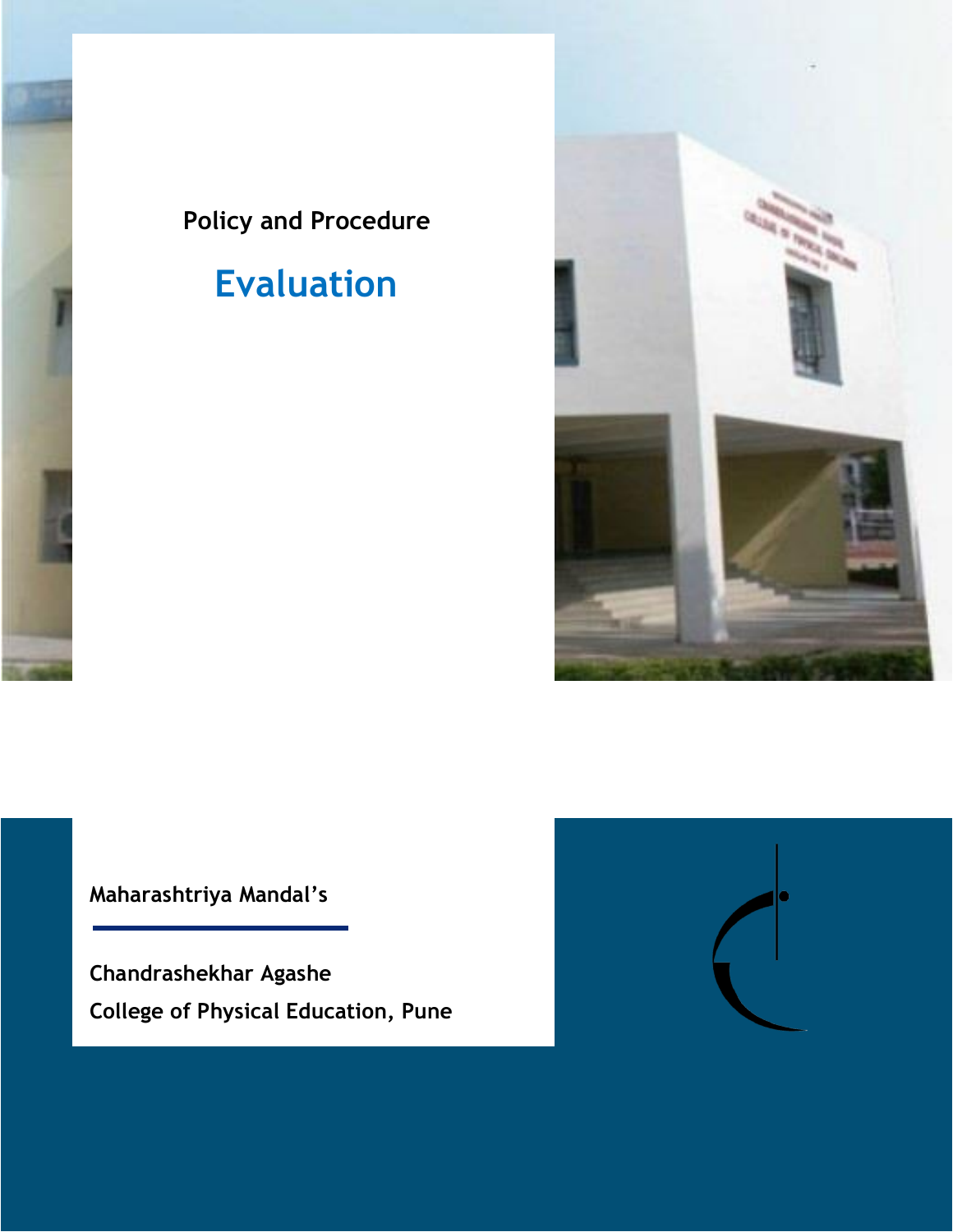

#### **Introduction**

Evaluation is an integral part of the Teaching Learning Process (TLP). Evaluation helps for the development of both the student and teacher in the TLP. Evaluation is an ongoing process. Evaluation serves as an important part of the curriculum to monitor students' academic progress. Thus, evaluation plays an important role in any educational program. Theoretical, practical and practice lessons are important parts of the degree and postgraduate courses of Chandrasekhar Agashe College of Physical Education.

#### **Policy**

- 1. Encourage students to formulate/disclose the knowledge they have acquired
- 2. Effective implementation of consistent and comprehensive evaluation.
- 3. Giving students the opportunity to demonstrate their knowledge in non-verbal assessment based on various assessment techniques.
- 4. Use of various qualitative and quantitative evaluation techniques in internal evaluation. E.g. (Interview, Project, Demonstration, Role Presentation, Designation Category, Demonstration, Group Discussion, Presentation, Personal Study, etc.)
- 5. Use of technology in the evaluation process.
- 6. To maintain transparency in the evaluation of internal Evaluations.
- 7. Maintain a stress-free environment during internal evaluation.

#### **Procedure of Internal Evaluation (Theory)**

- 1. Schedule internal Evaluations.
- 2. To solicit online questions from the professors according to the subject.
- 3. Display the received tutorials question from faculty members on app min. 10 days prior to exam dates.
- 4. Publication of Supervisor Schedule of Internal Evaluation.
- 5. To take the Evaluation as per the rules of the college.
	- a) If a candidate misses an internal Evaluation, he/she will have another chance or chances with the permission from college Principal in consultation with the teacher. Such additional opportunities for internal assessment shall not be the right of the student.

2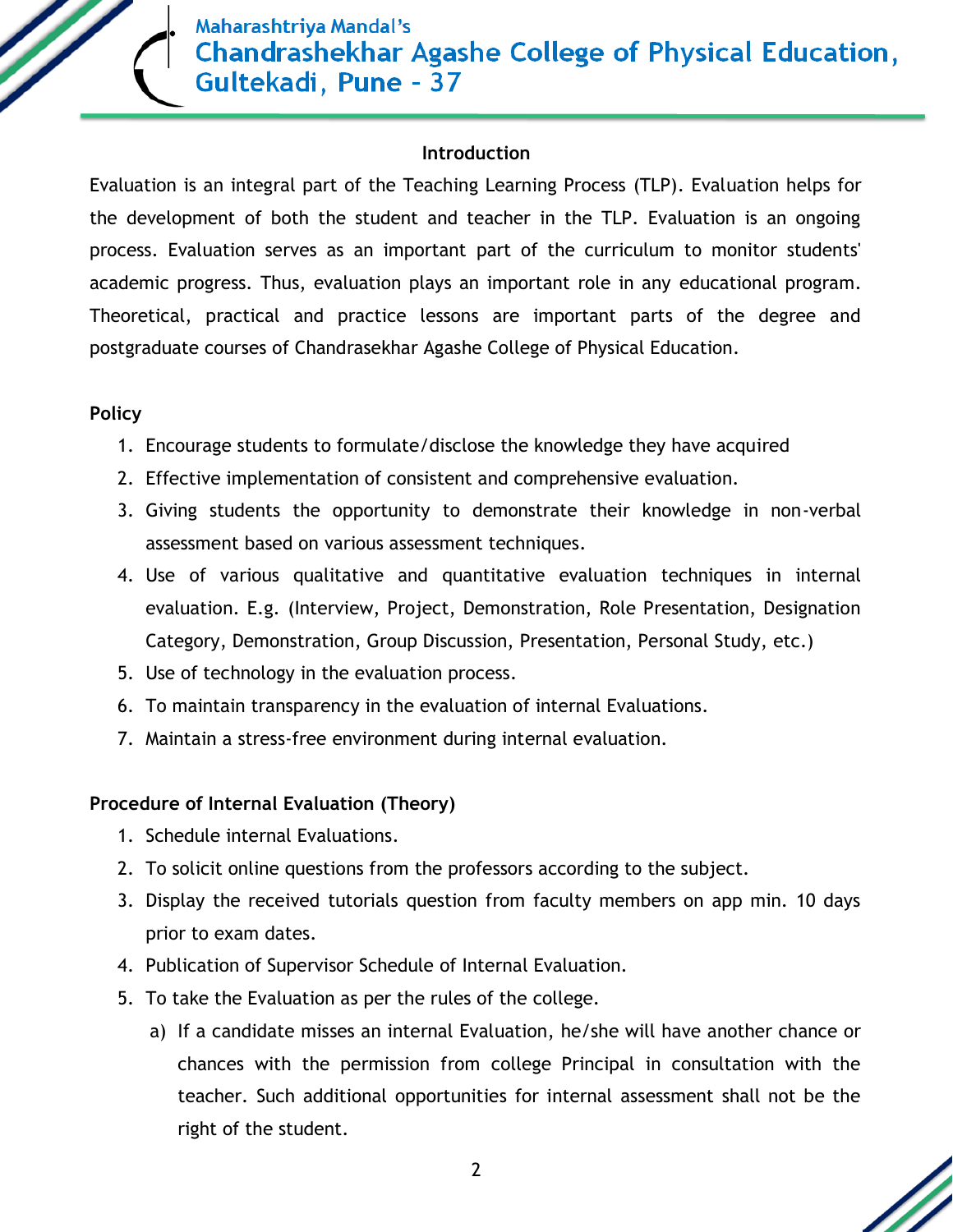### Maharashtriya Mandal's **Chandrashekhar Agashe College of Physical Education,** Gultekadi, Pune - 37

- b) If the candidate fails the internal Evaluation after repeated attempts provided by the teacher, candidate will not be allowed to appear for the external Evaluation of the concerned course and will have to complete/repeat the course in the subsequent semester/ during 5th/6th semester whichever is applicable.
- c) Candidate must secure minimum passing standard in every internal assessment. Concerned teacher of the course may provide another opportunity to the student who misses an internal exam or who fails to obtain minimum passing standard in each of the internal assessment. It should be noted that the candidate who gets extra opportunity in the internal assessment will be awarded only minimum passing standard (i.e. 40%).
- d) If a student is absent for the morning field activity without prior permission or valid reason, he/she will not be allowed to appear for internal theory exam/tutorial. Students will not be allowed to retake the subject. It is mandatory to complete the process but the subject will get zero marks.
- 6. Evaluation of internal examination by the professor.
- 7. Filling marks on my class app from professors.
- 8. To discuss with the principal on the marks obtained by the students.
- 9. To inform the professors about the special guidance to the students who have got less marks.
- 10.Schedule of internal re-Evaluation.
- 11.To re-examine the student as per the schedule.
- 12.Check and correct any errors or omissions in the marks of the students.
- 13.To publish the final marks of the students on the app.
- 14.If a student fails as per the rules, take final decision consultation with the college committee and the principal.
- 15.To keep the final marks of the students the college and university committee for verification.

#### **Procedure of Remedial Teaching**

- 1. Student scanning below par marks will be selected for remedial teaching process.
- 2. Faulty will assess the reasons for below performance of student's.

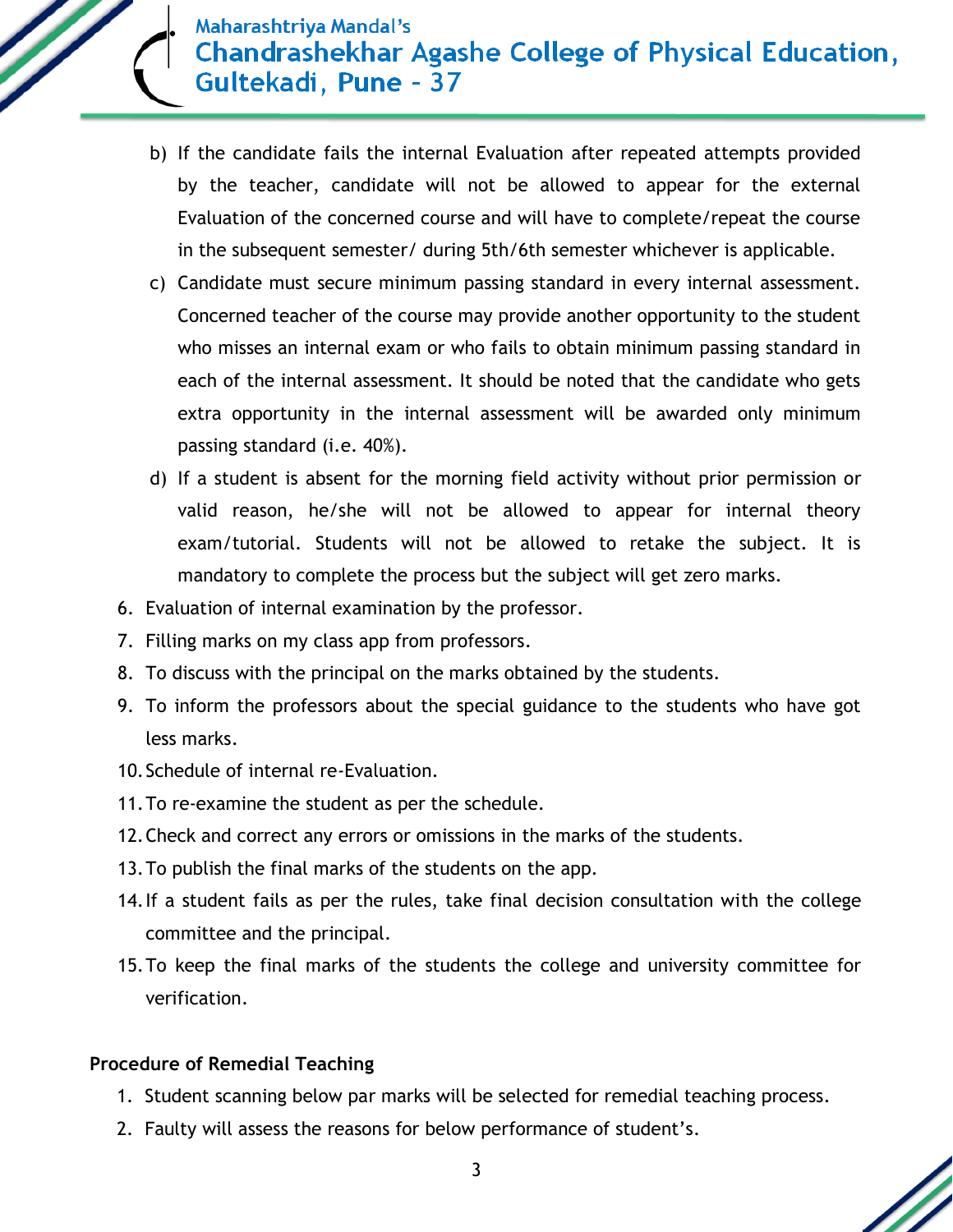

- 3. Creating a separate schedule in addition to the college schedule.
- 4. Student's will be attaining the given remedial schedule & guided by the respective faculty members.
- 5. Remedial measures dike solving previous question paper writing notes etc. will be done.

#### **Procedure of Internal Evaluation (Practical)**

- 1. Preparation of Time Table of Physical Education and Sports activities Evaluation
- 2. To conduct Physical Education and Sports activities Evaluations as per the rules of the syllabus of the students.
- 3. Assessment of Physical Education and Sports activities competencies by internal examiners.
- 4. To appoint two examiners while conducting the Evaluation.
- 5. Decide Evaluation scheme of Activity and communicate with students is the responsibility of internal evaluator
- 6. The marks obtained by combining the marks of both the examiner will be final
- 7. Publishing marks on the notice board / app for transparency.
- 8. Students should meet with the Incharge of Practical Examination if they have any problems with their internal marks

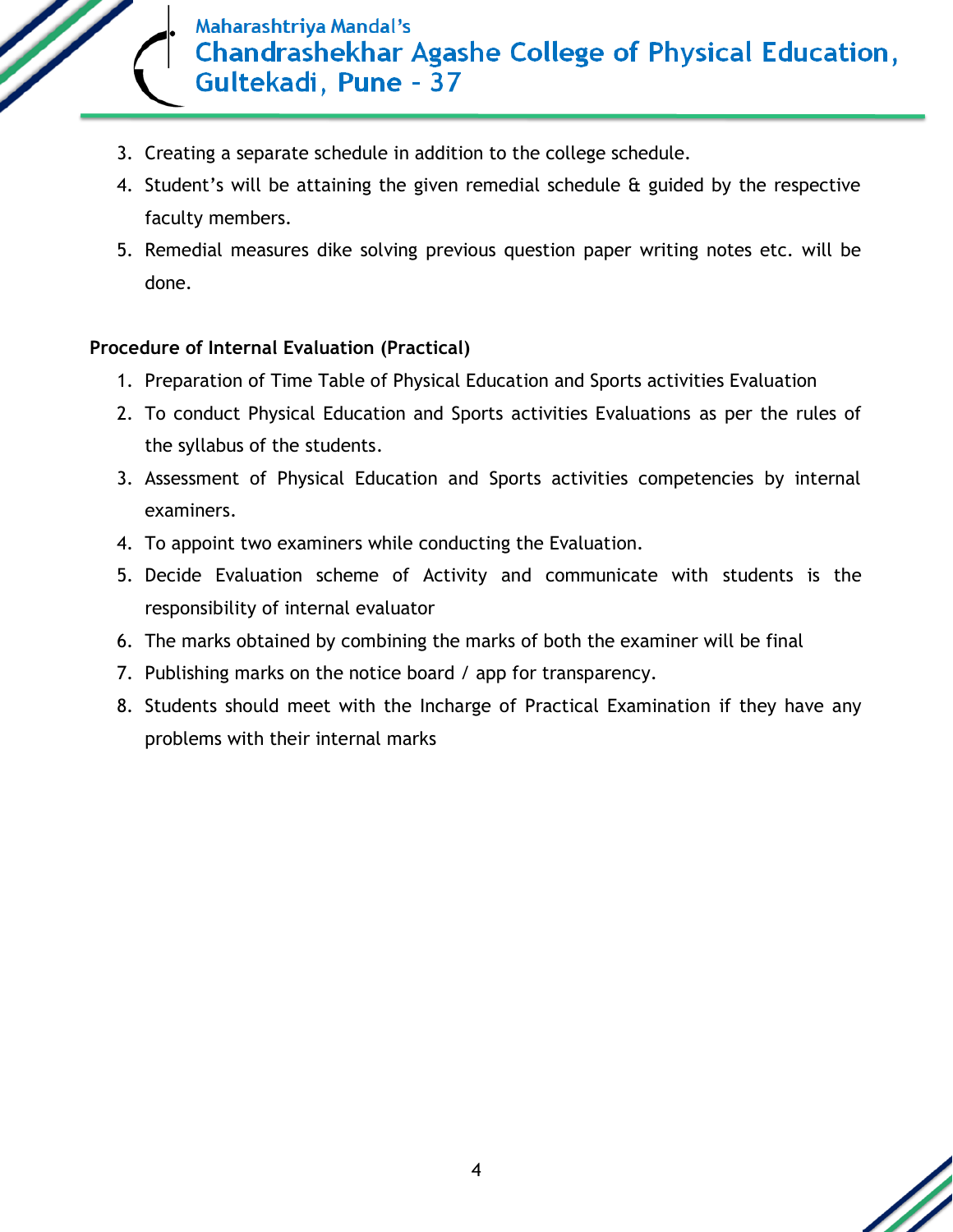

Maharashtriya Mandal's **Chandrashekhar Agashe College of Physical Education,** Gultekadi, Pune - 37

#### **मराठी**

#### **प्रस्तावना**

अध्ययन अध्यापन प्रक्रियेमध्ये मूल्यमापननाची महत्त्वपूर्ण भूमिका असते. मूल्यमापन हे शिक्षक आणि विदयार्थ्यांना अध्यापन आणि अध्ययनात प्रगती करण्यास मदत करते. मूल्यांकन ही एक सतत चालणारी प्रक्रिया आहे.

मूल्यमापणामुळे विद्यार्थ्यांच्या शैक्षणिक प्रगतीचा आढावा घेण्यासाठी अभ्यासक्रमातील महत्वाचा भाग म्हणून कार्य करते. अशा प्रकारे, कोणत्याही शैक्षणिक कार्यक्रमात मूल्यमापन महत्त्वपूर्ण भूमिका बजावते. चंद्रशेखर आगाशे शारीरिक शिक्षण महाविद्यालयातील पदवी व पद्दुत्तर अभ्यासक्रमातील तात्विक, प्रात्यक्षिक या भागांचे मूल्यमापन धोरण पुढीलप्रमाणे -

#### **धोरण**

- 1. विदयार्थ्यांना मिळवलेल्या ज्ञानाचा योग्य पदधतीने मांडणी/प्रकटीकरण करण्यास प्रोत्साहित करणे.
- 2. सातत्यपूर्ण आणि सर्वकष मूल्यमापनाची प्रभावी अमलबजावणी करणे.
- 3. अकारीक मूल्यमापनामध्ये विद्यार्थ्यांना आपले ज्ञान विविध मूल्यमापन तंत्रांच्या आधारे प्रदर्शित करण्याची संधी देणे.
- 4. अंतर्गत मूल्यमापनात विविध गुणात्मक व संख्यात्मक मूल्यमापन तंत्रांचा उपयोग करणे. उदा. (मुलाखत, प्रकल्प, प्रदर्शन, भूमिका सादरीकरण, पदनिश्चयन श्रेणी, प्रात्यक्षिक, गटचर्चा, सादरीकरर्, व्यष्टी अभ्यास इ.)
- 5. मूल्यमापन प्रक्रियेत तंत्रज्ञानाचा उपयोग करणे.
- 6. अंतर्गत परीक्षेचे मूल्यमापनामध्ये पारदर्शकता ठेवणे.
- 7. अंतर्गत मूल्यमापनादरम्यान तणावरहीत वातावरण ठेवणे.

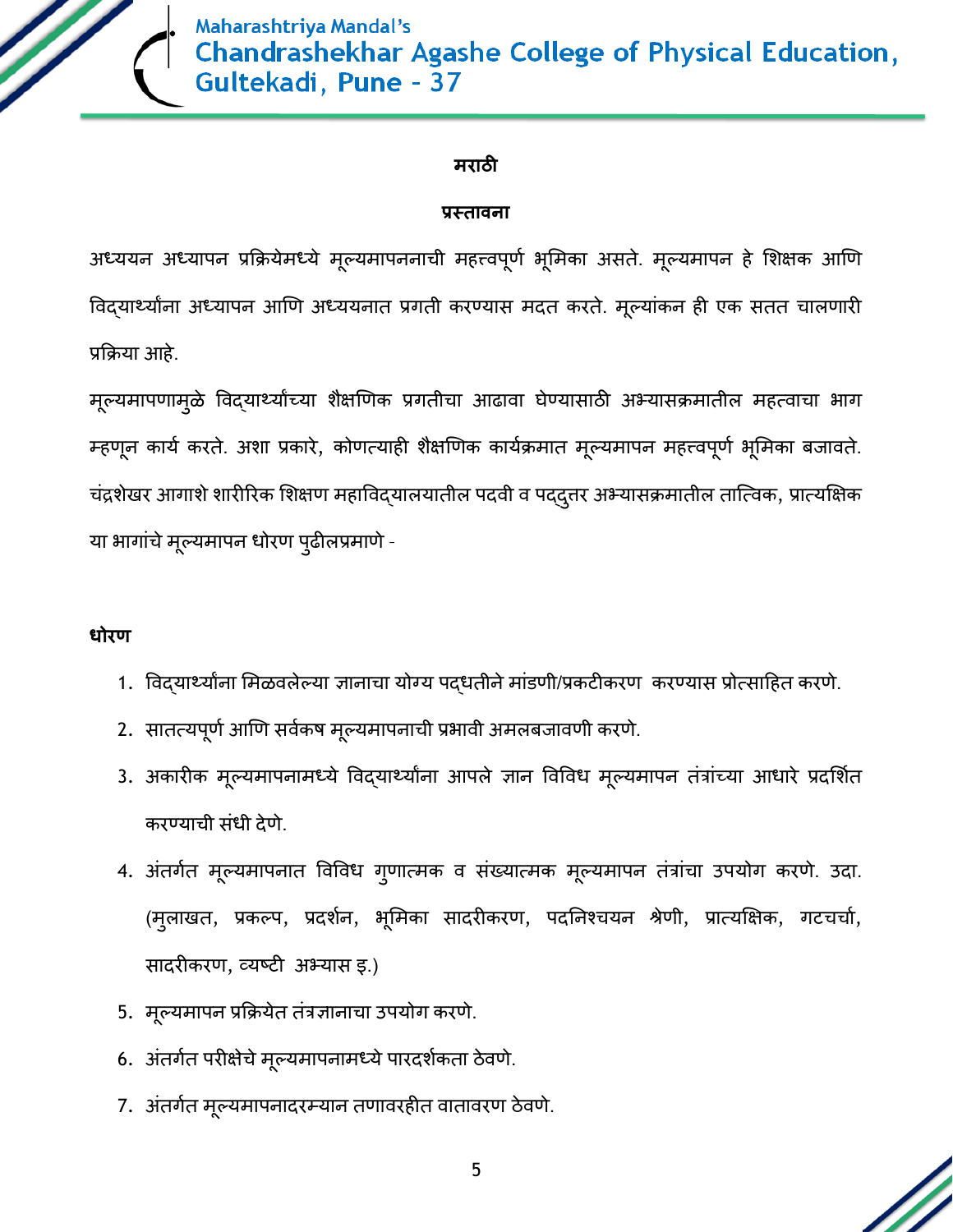

#### **अंतर्गत मूल्यमापन प्रक्रिया (तात्ववक)**

- 1. अंतर्गत परीक्षेचे वेळापत्रक ठरविणे.
- 2. प्राध्यापकांकडून विषयानुसार ऑनलाइन प्रश्न मागवून घेणे.
- 3. मागवलेले प्रश्न किमान दहा दिवस अगोदर सूचना फलकावर किंवा ॲपवर प्रकाशित करणे.
- 4. अंतर्गत परीक्षेचे पर्यवेक्षक वेळापत्रक प्रकाशित करणे.
- 5. महाविद्यालयाच्या ठरविलेल्या नियमानुसार परीक्षा घेणे.
	- अ. एखादया विदयार्थ्यास अंतर्गत परीक्षा देता आली नाही तर त्याला किंवा तिला प्राचार्य व संबंधित विषय शिक्षकांनी सल्लामसलत करून एक किंवा अनेक संधी दिल्या जातील. अशा प्रकारची अतिरिक्त एक किंवा अनेक संधी देणे हा विद्यार्थ्यांचा हक्क असणार नाही.
	- ब. एखादया विदयार्थ्याला अंतर्गत परीक्षा देता आली नाही तर त्याला किंवा तिला महाविद्यालयात त्यासंबंधीचे कारण लेखी स्वरूपात कळवावे, लेखी कळविले असेल तरच ज्यादा संधीचा विचार केला जाईल. शिक्षकाने उपलब्ध करून दिलेल्या परीक्षेच्या ज्यादा संधीमध्ये जर विद्यार्थी पुन्हा पुन्हा अपयशी ठरला तर त्या विद्यार्थ्यास त्या विषयाच्या विद्यापीठ परीक्षेस बसता येणार नाही व त्यानंतर येणाऱ्या पाचव्या किंवा सहाव्या सत्रापैकी लागू असणाऱ्या सत्रामध्ये तो विषय पूर्ण करावा लागेल.
	- क. प्रत्येक अंतर्गत परीक्षेत विद्यार्थ्यांना उत्तीर्णतेची किमान मानके प्राप्त करावी लागतील. जे विदयार्थी उत्तीर्ण त्याची किमान मानके प्राप्त करू शकणार नाहीत किंवा ज्यांची परीक्षेची संधी गेली अशा विद्यार्थ्यांकरता संबंधित शिक्षक ज्यादा संधी देऊ शकतात. ज्या विद्यार्थ्यांना अंतर्गत मूल्यमापनाची ज्यादा संधी दिली जाईल. त्या विद्यार्थ्यास उत्तीर्णतेची फक्त किमान मानके 40 टक्के गृण दिले जातील.
	- ड. कोणत्याही कारणास्तव विनापरवानगी टिटोरियल परीक्षेच्या दिवशी मैदानावर उपस्थित

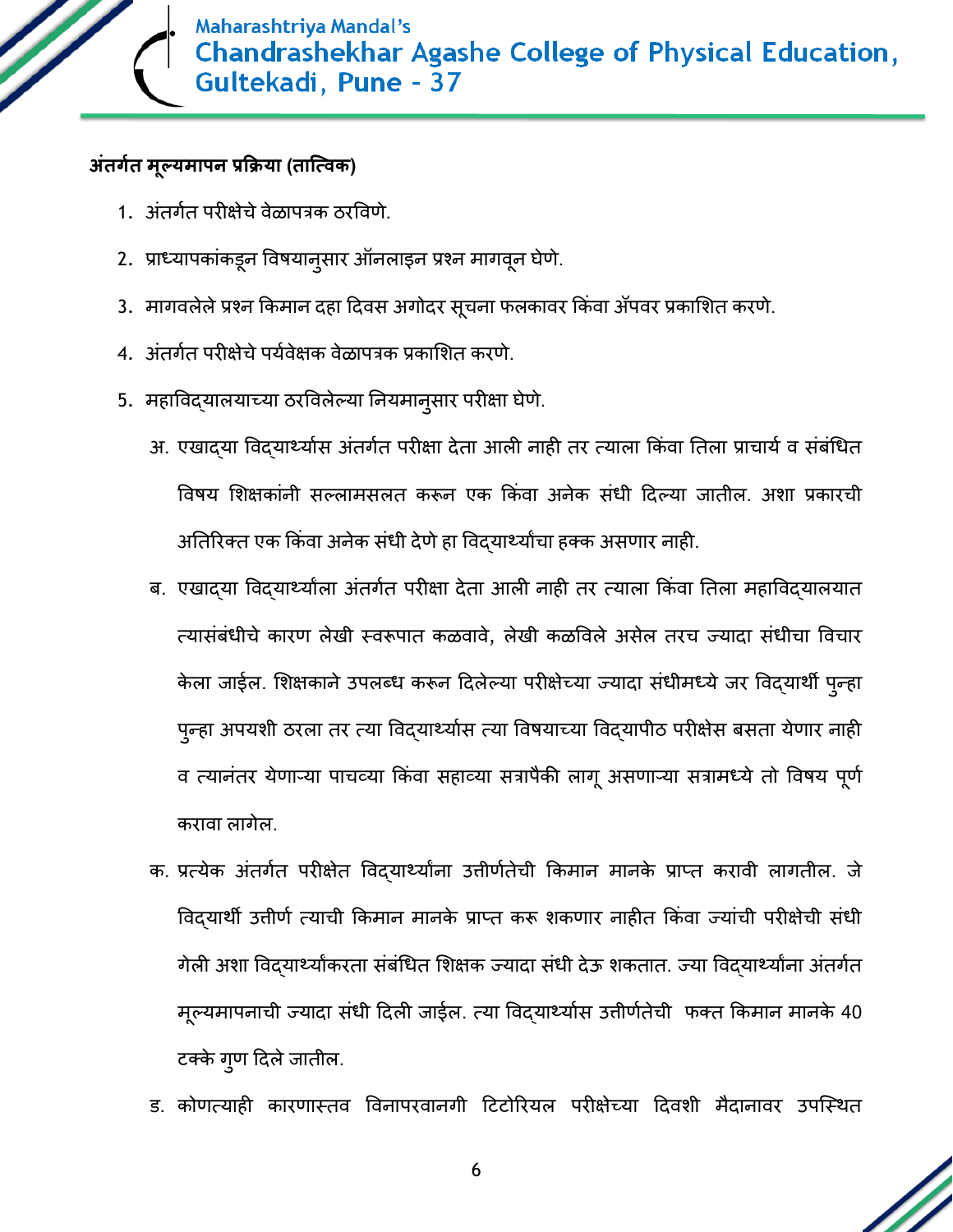

असल्यास अंतर्गत परीक्षेस किंवा टिटोरियलला बसू दिले जाणार नाही. विद्यार्थ्यांना त्या विषयाची पुन्हा परीक्षाही देता येणार नाही. ती प्रक्रिया पूर्ण करणे अनिवार्य आहे परंतु त्या विषयाला शून्य गुण मिळतील.

- 6. प्राध्यापकांकडून अंतर्गत परीक्षेचे मूल्यमापन करून घेणे.
- 7. प्राध्यापकांकडून ॲपवर गुण भरून घेणे.
- 8. विद्यार्थ्यांनी मिळालेल्या गुणावरून प्राचार्यासोबत चर्चा करणे.
- 9. ज्या विद्यार्थ्यांनी कमी गुण मिळविले आहेत अशा विद्यार्थ्यांना विशेष मार्गदर्शनाविषयी प्राध्यापकांना सांगणे.
- 10. अंतर्गत पुनर्परीक्षेचे वेळापत्रक ठरविणे.
- 11. वेळापत्रकान्**सार विद्**यार्थ्याची प्**नर्परीक्षा घेणे**.
- 12.विद्यार्थ्याच्या गुणांमध्ये काही त्रुटी किंवा चुका असल्यास त्या तपासून दुरुस्त करणे.
- 13. विद्यार्थ्यांचे अंतिम गुण ॲपवर प्रकाशित करणे.
- 14.एखादा विद्यार्थी नियमानुसार अनुतीर्ण झाल्यास महाविद्यालय समिती व प्राचार्य यांच्याबरोबर चर्चा करून अंतिम निर्णय घेणे.
- 15. विद्यार्थ्यांचे अंतीम गुण महाविद्यालय व विद्यापीठ समितीसमोर पडताळणी साठी ठेवणे.

#### **उपचारातमक अध्यापन प्रक्रिया**

- 1. प्रथम वर्षाच्या प्रथम टिटोरियल मधून विद्यार्थ्यांनी मिळवलेल्या गुणावरून जे विद्यार्थी कमी गुण मिळतील अशा विद्यार्थ्यांची निवड करणे.
- 2. विद्यार्थ्यांच्या अडीअडचणी समजावून घेणे.
- 3. महाविद्यालय वेळापत्रकाच्या व्यतिरिक्त वेगळे वेळापत्रक तयार करणे.